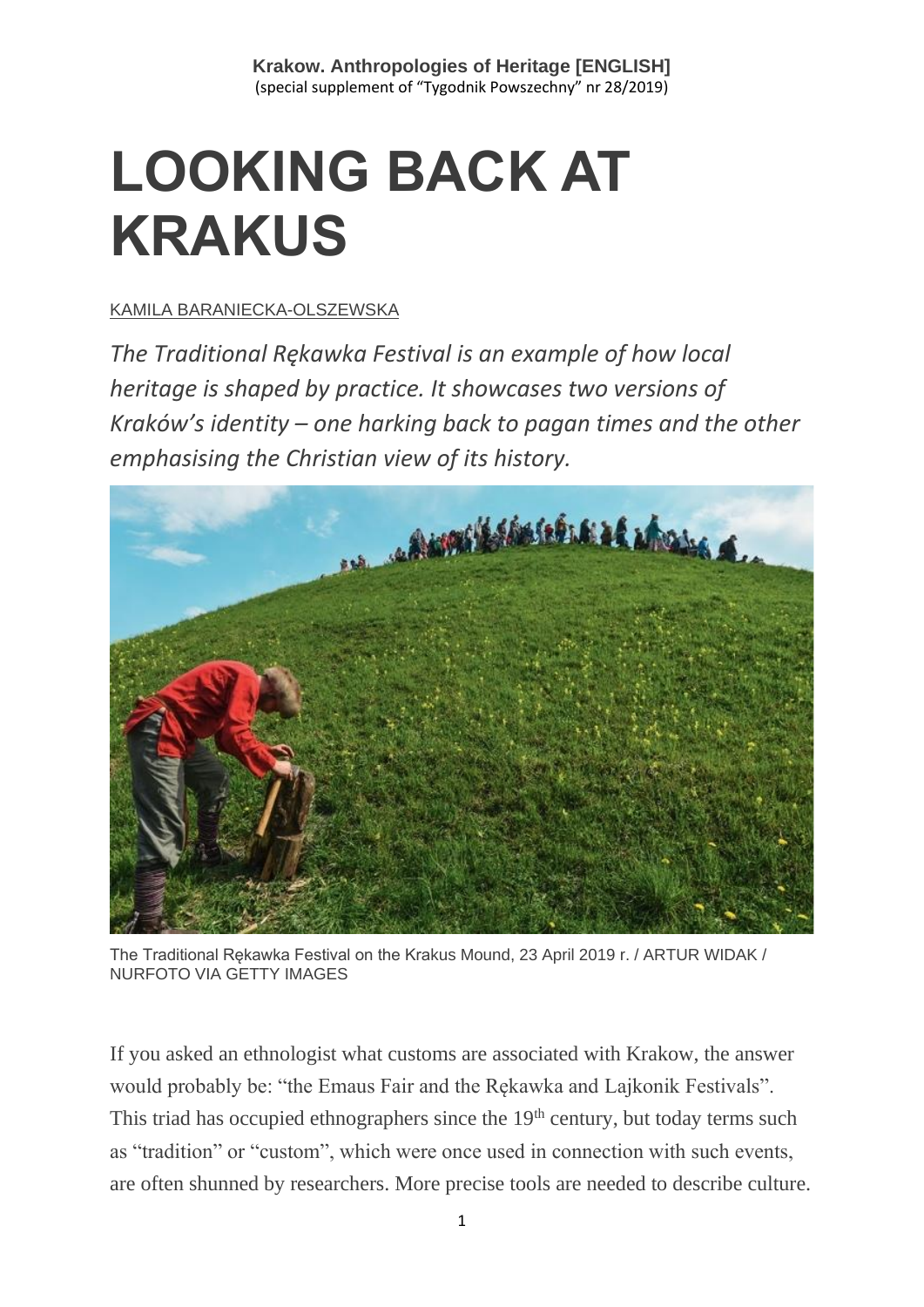This is why – in ethnological literature, but in social practice as well – old traditions are being transformed into contemporary heritage. And the Rękawka Festival is the best example of this phenomenon.

# **Paupers Tumble**

The festival is held on the first Tuesday after Easter. Currently, it takes place on two adjacent hills: the Krakus Mound and Lasota Hill. The Rękawka made a strong impression on 19<sup>th</sup>-century scholars who searched for its roots in pre-Christian times. They argued that some elements of the event, such as rolling coins down the hillside and the games and competitions involving feats of agility, were remnants of pagan rituals.

"The Krzemionki hills are thronging with people today: some are attracted by the chapel of St Benedict which stands there, others by the burial mound, which rises even higher. And everyone is amused by the silly game that is played, which consists in throwing eggs, buns, nuts, gingerbread, and other delicacies down the hill; the paupers climbing the steep slope fight over this booty and, in the heat of battle, stumble and tumble down", wrote the historian Zygmunt Gloger in his book, *Rok polski w życiu, tradycji, pieśni* (The Polish Year in Life, Tradition and Song). These practices, once described by ethnographers as prehistoric and pagan, now form the foundation upon which the organisers of the Rękawka Festival base their vision of Kraków's heritage.

However, written sources in which the festival is referenced reach back only as far as the 16th century. A mention of it can be found in Stanisław Sarnicki's *Księgi hetmańskie* (Hetman Books). On the other hand, it is often said that the Rękawka had its beginnings in pre-Christian times, which would make it one of the oldest festivities celebrated in Kraków.

The festival's setting – the Krakus Mound and Lasota Hill – also influences the perception of this tradition as extraordinarily durable. Today, these are two separate hills divided by a road, but they once used to be connected, forming a common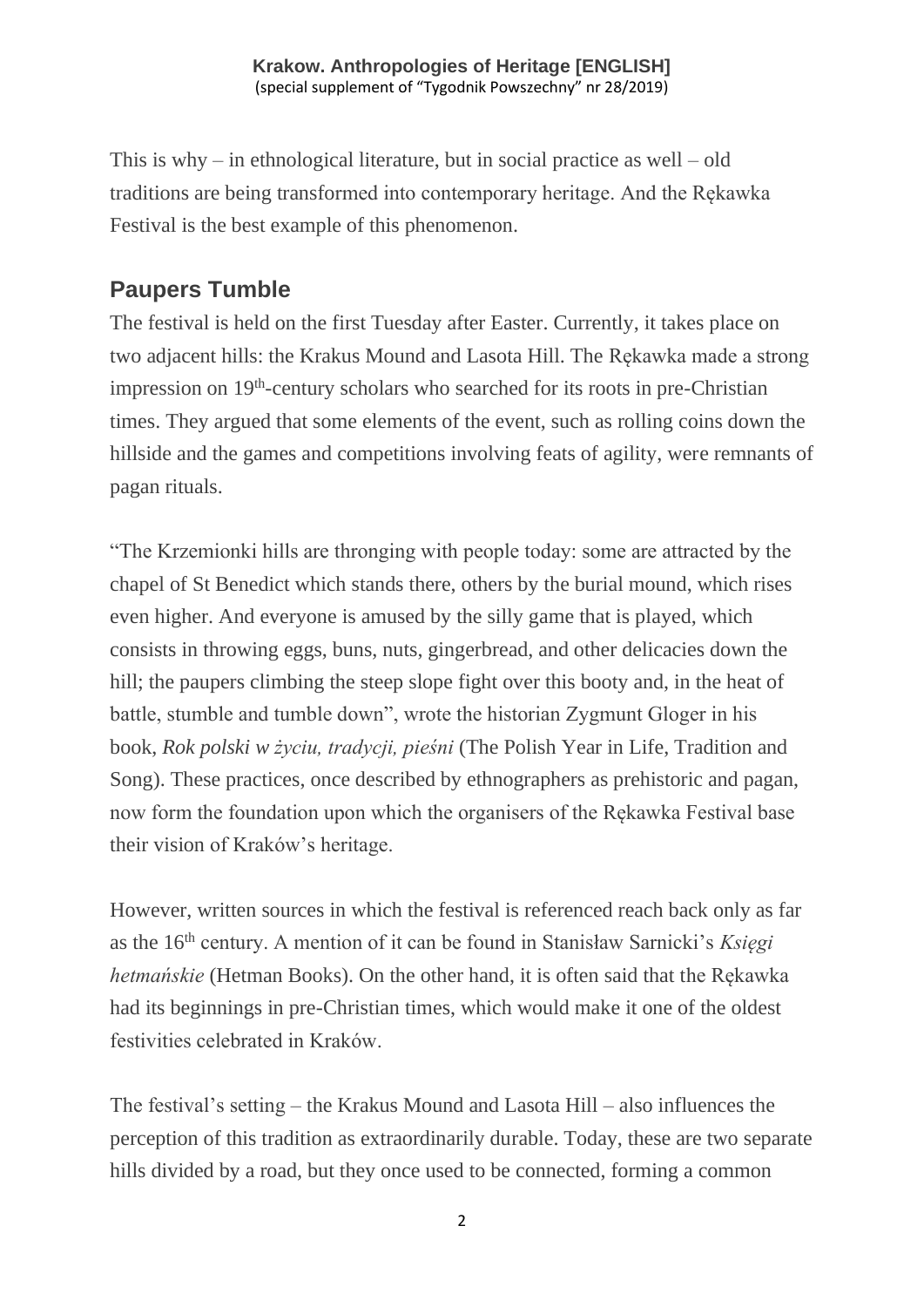stage for the entire celebration. Those who interpreted the Rękawka Festival in the context of pre-Christian customs were strongly influenced by the presence of the Krakus Mound – a place of pagan worship and most probably also an early medieval burial site (although the archaeological studies conducted so far have not established when it was created and whether it is a tumulus or not). Nevertheless, 19<sup>th</sup>-century scholars believed that the Rękawka included rituals related to pre-Christian spring customs – honouring the dead and offering sacrifices to one's ancestors. The very term "Rękawka", which was the original name of the mound itself and is derived from the Slavic root "raka" (tomb), is also supposed to indicate a link between the mound and funeral rites.

It is difficult to trace when pagan elements were fused with the religious celebrations held at the Church of St Benedict on Lasota Hill. There is a hypothesis that the church was built on the Krzemionki hills precisely to provide a counterbalance to the pagan ceremonies, but the historical sources at our disposal today mention religious rituals which were already Christian but supplemented by games in which 19<sup>th</sup>-century scholars saw traces of paganism. The festival's relatively mysterious past as well as the belief that the Rękawka is a thoroughly local tradition, born in this place and bound to it, have become the basis for regarding the festival to be part of Kraków's heritage.

## **Rękawka Reloaded**

Today, certain historical places or events are often given a "certificate" of heritage. Presenting them as local, national or even global heritage can help event organisers obtain funding, preserve a monument, attract tourists or simply gain recognition.

However, the heritage label also entails certain constraints: financing institutions have their requirements, so sometimes the narrative about the past has to be simplified. In some cases, event organisers or hosts are willing to pay this price. Others develop their heritage brands from the bottom up, preferring not to go in at the deep end, for instance by applying to be included on UNESCO's list of representative intangible cultural heritage, but rather to cultivate their heritage in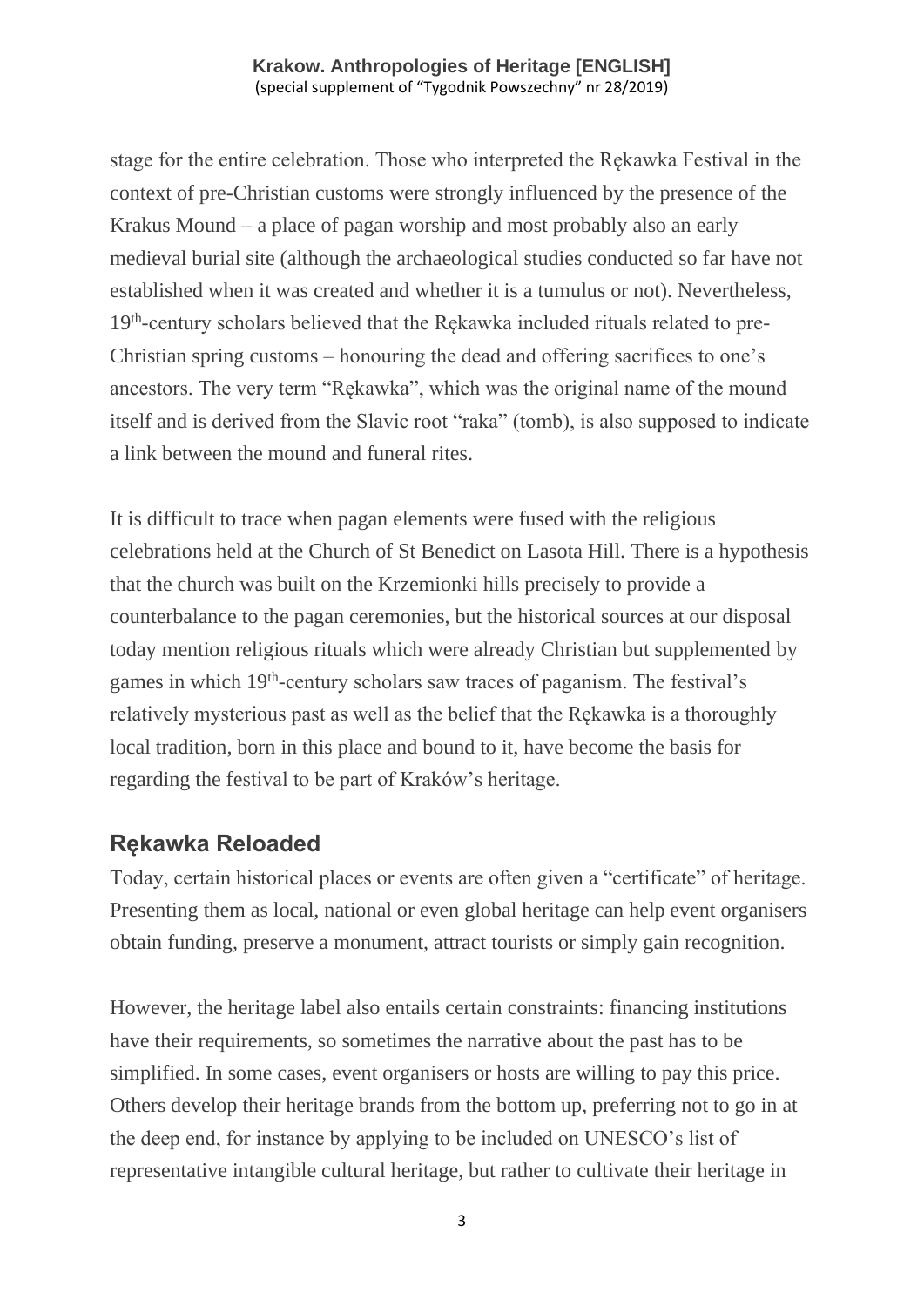practice by organising an event which the participants perceive as part of local tradition.

This is exactly what happened with the Rękawka festival. In 1897, the Austrian authorities banned it, and it only returned after Poland had regained independence; at that time it was a parish fair combined with games, held at the Church of St Benedict. However, it had lost its splendour and momentum and continued as a modest religious celebration. That was the situation until the end of the 20<sup>th</sup> century.

Everything changed in 2001 when the Podgórze Cultural Centre, in collaboration with the "Krak" Vistula Warriors Squad, held the first Traditional Rękawka Festival on the Krakus Mound. The intention was to re-enact the original pagan event. However, the basic character of the festival changed – it was no longer the visitors, but rather the reenactors, who took part in the games and rolled food down the slopes of the Krakus Mound. Rękawka became a historical re-enactment of early medieval Slavic customs, and to some extent also a re-enactment of the old Kraków festival in accordance with its 19<sup>th</sup>-century descriptions.

During the Traditional Rękawka Festival, reenactors of the Slavic early Middle Ages demonstrate ancient religious customs and rituals. The script changes every year and a different theme is featured each time: it could be the pantheon of the Slavic gods, divination or the Slavic spirit world. There are also some recurring elements such as rolling food down the slopes of the mound, combining the Rękawka Festival with rituals meant to honour the dead, and holding games and competitions involving feats of agility. The reenactors roll sacrificial gifts down the slopes, celebrate the arrival of spring, and light a fire at the top of the mound. Old descriptions of the competitions once held there have inspired a race in which warriors in full armour take part, with no holds barred. The link between the Krakus Mound and between the festival itself and funeral rites is emphasised by the staging of a funeral at the end of the event.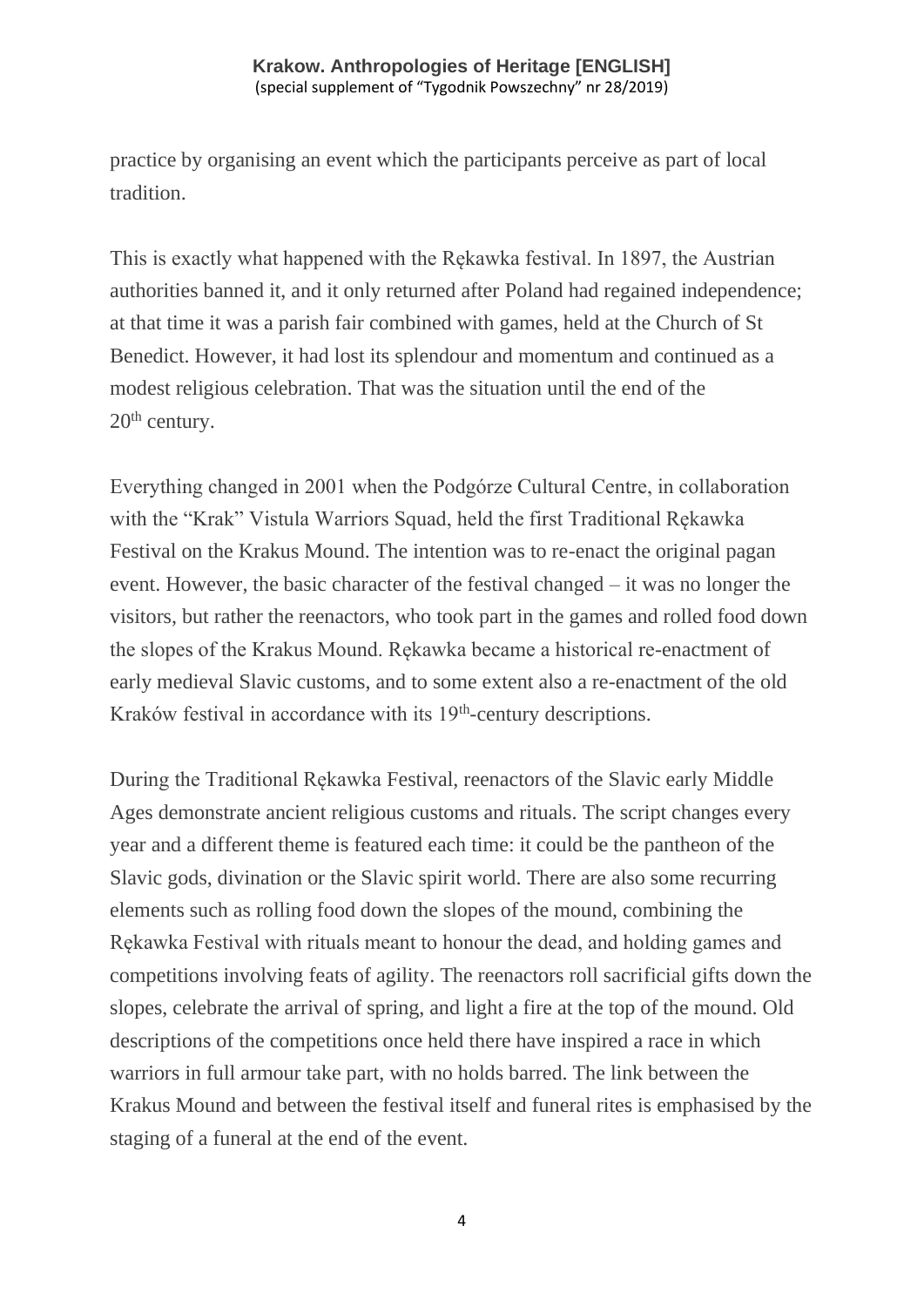Another regular feature of the Rękawka is divination, when a priest predicts the fortunes of Krakus's city, i.e. Kraków, in the coming year. Typically for such reenactments, a battle is also waged between the warriors. Each Tuesday after Easter, the space at the foot of the Krakus Mound is transformed into an early medieval camp. Reenactors from different parts of Poland pitch their tents, set up their stalls, cook food, and give demonstrations of various crafts.

# **Two Religions**

References to pagan religion are an important part of the Rękawka Festival. During the festivities, it is present mainly as an element of the ancient reality being reenacted. At the foot of the mound stands a reconstructed temple. The rituals that take place – lighting a fire, predicting the fortunes of Krakus's city, burial – are connected with the beliefs of the ancient Slavs. This does not mean, however, that the entire event is a kind of pagan ritual. While the firelighting ceremony at the top of the mound is sometimes conducted by an actual pagan priest, and some participants of the Rękawka Festival are pagans as well, only a handful of people celebrate it as a religious holiday. Most see it as an event that recreates old customs and harks back to the pre-Christian traditions which have also affected the development of local culture and as such should be presented in the public space.

For its inventors, the main purpose of the festival is to present the culture and religion of the early medieval Slavs. However, its reception is highly individual. Some notice the religious element of the Rękawka (even if they do not treat it as an actual ritual), because today's pagans like to stress the continuity between their faith and the ancient religion of the Slavs. Others only see an attempt to re-enact the old culture and its religion; finally, for some people, the Rękawka presents a certain vision of the epoch of the legendary Prince Krakus.

As far as the organisers are concerned, it is primarily a reminder of Kraków's pre-Christian roots and pagan traditions. They believe that these are part of the city's heritage and reflect its beginnings and culture, which was later displaced by Christianity and subsequently forgotten. Today, the Traditional Rękawka Festival is

5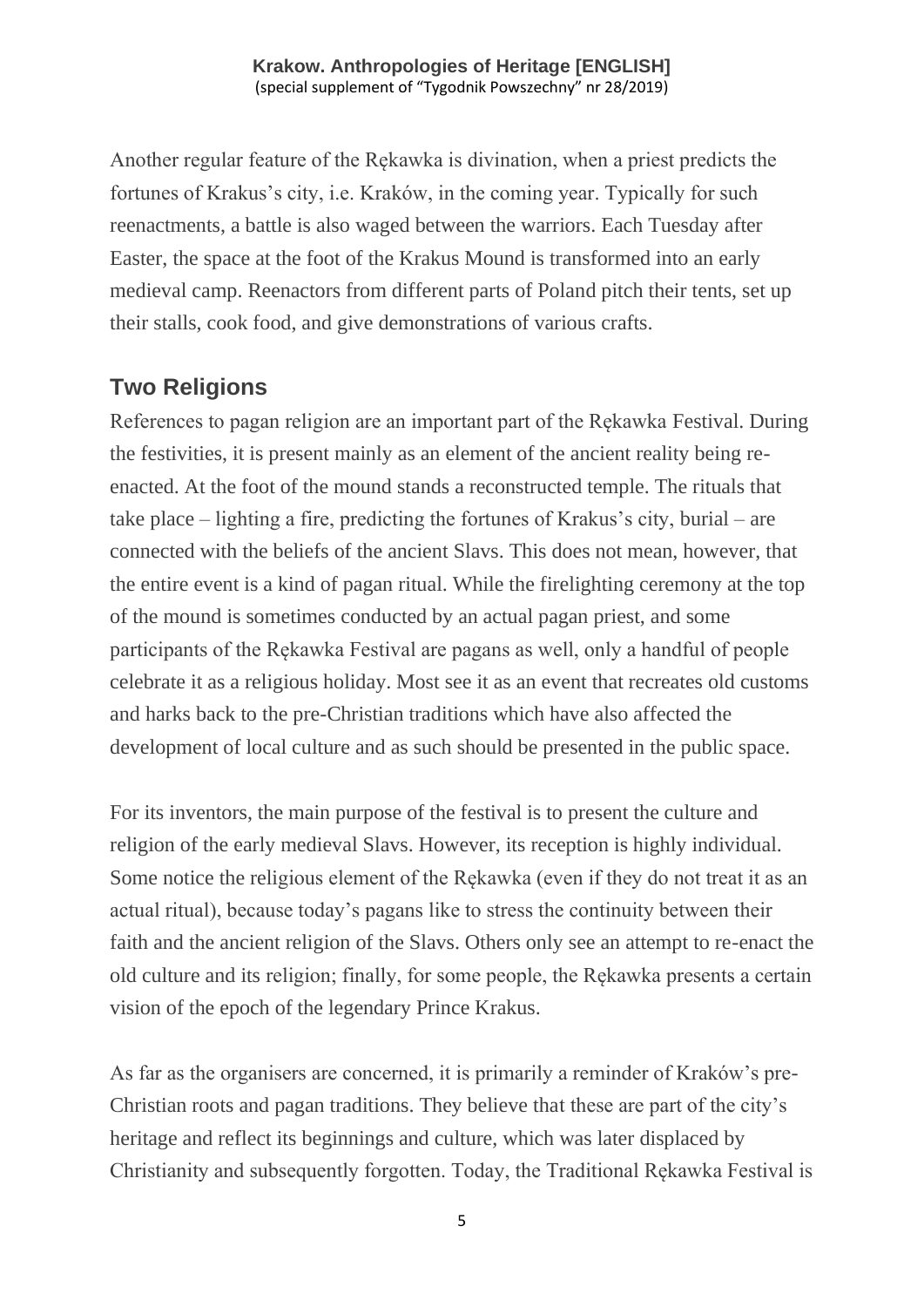the dominant component of the festivities and has to some extent overshadowed the much older celebrations held near the Church of St Benedict.

In fact, the events that take place on Lasota Hill are treated as part of the Rękawka by their participants. Each Tuesday after Easter, the church holds a fair and at midday High Mass is celebrated. However, most people do not come to Lasota Hill primarily for the mass. Instead, they visit the stalls in front of the church and buy souvenirs. The stalls offer mostly cheap plastic toys, balloons, devotional items, candyfloss and other sweets as well as popcorn. Nearby is a carousel, a bouncy castle, and some trampolines. A visit to the Church of St Benedict is often part of a post-Easter family walk and sometimes serves as a stop on the way to the Krakus Mound. The religious, Catholic aspect of the holiday is not important for everyone.

Visitors to Lasota Hill and to the Krakus Mound describe both events as the "Rękawka" and first visit one and then the other, because for them both are fused into a single occasion and are connected with the historical celebrations which once took place on the two hills. Moreover, the organisers of both events use the name "Rękawka", so we have the Traditional Rękawka Festival and the Rękawka Fair. In both cases, references to the past are important: the local Kraków tradition is invoked, which draws people not only because of its attractions, but also because it is deeply rooted in this place.

## **Heritage as a Label of Quality**

The Traditional Rękawka Festival is an example of how local heritage is shaped by practice. While the festivities that take place at the foot of the Krakus Mound are relatively recent, their presence in the public space is guaranteed by their status as local tradition. By showcasing pagan heritage and re-enacting ancient customs, they have helped to expand our vision of the origins of Kraków beyond the beginnings of Christianity. Religion becomes the axis around which Kraków's heritage is constructed, and the two parts of the festivities, held on the Krakus Mound and on Lasota Hill, offer competing pagan and Christian versions of the city's early history. In a sense, too, they showcase two versions of Kraków's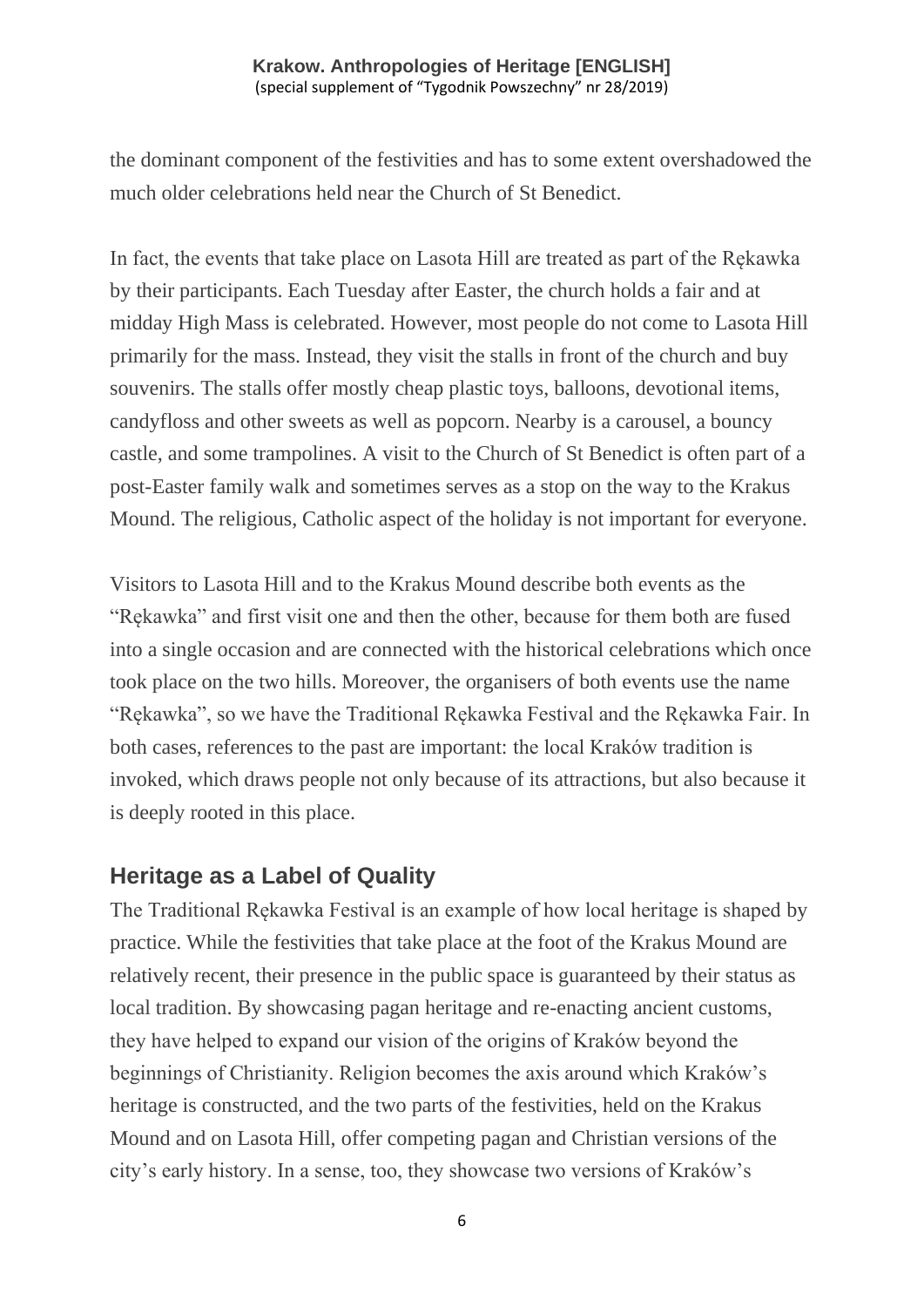identity – one harking back to pagan times and the other emphasising the Christian view of its history.

Owing to this grassroots initiative, references to the pagan legacy are regularly present in city's space. The Rękawka is considered to be part of Kraków's heritage, and this informal "label of quality" allows paganism, which is clearly a minority religion, to become part of the city's landscape, history, and culture alongside Roman Catholicism. Through the reconstruction and re-enactment of ancient Slavic customs, this aspect of the city's past becomes noticeable and connected to its local heritage. ©

**DR HAB. KAMILA BARANIECKA-OLSZEWSKA** is a professor of the Polish Academy of Sciences and works at the Institute of Archaeology and Ethnology of the Polish Academy of Sciences. Her research interests focus on performance studies. She has authored books on Passion plays and on historical reenactments in Poland. She is a member of the HERILIGION consortium.

The article appeared in the Special Supplement of "Tygodnik Powszechny" 28/2019. This publication came about thanks to cooperation with the Polish team of the international HERILIGION consortium within the framework of HERA's Uses of the Past programme. The project is financed by the HERA network, NCN, AHRC, FCT, DASTI, NOW, and the European Union under the Horizon 2020 research and innovation programme on the basis of grant agreement no. 649307. The Polish part of the project is carried out at the Institute of Ethnology and Cultural Anthropology at the Jagiellonian University's Faculty of History. The Tygodnik Powszechny Foundation is a partner of the project. [www.heranet.info](http://www.heranet.info/)



N NARODOWE CENTRUM NAUKI

**\_\_\_\_\_\_\_\_\_\_\_\_\_\_\_\_\_\_\_\_\_\_\_\_\_\_\_\_\_\_\_\_\_\_\_\_\_\_\_\_\_\_\_\_\_\_\_\_\_\_\_\_\_\_\_\_\_\_\_**



This project has received funding from the European Union's Horizon 2020 research and innovation<br>programme under grant agreement No 649307

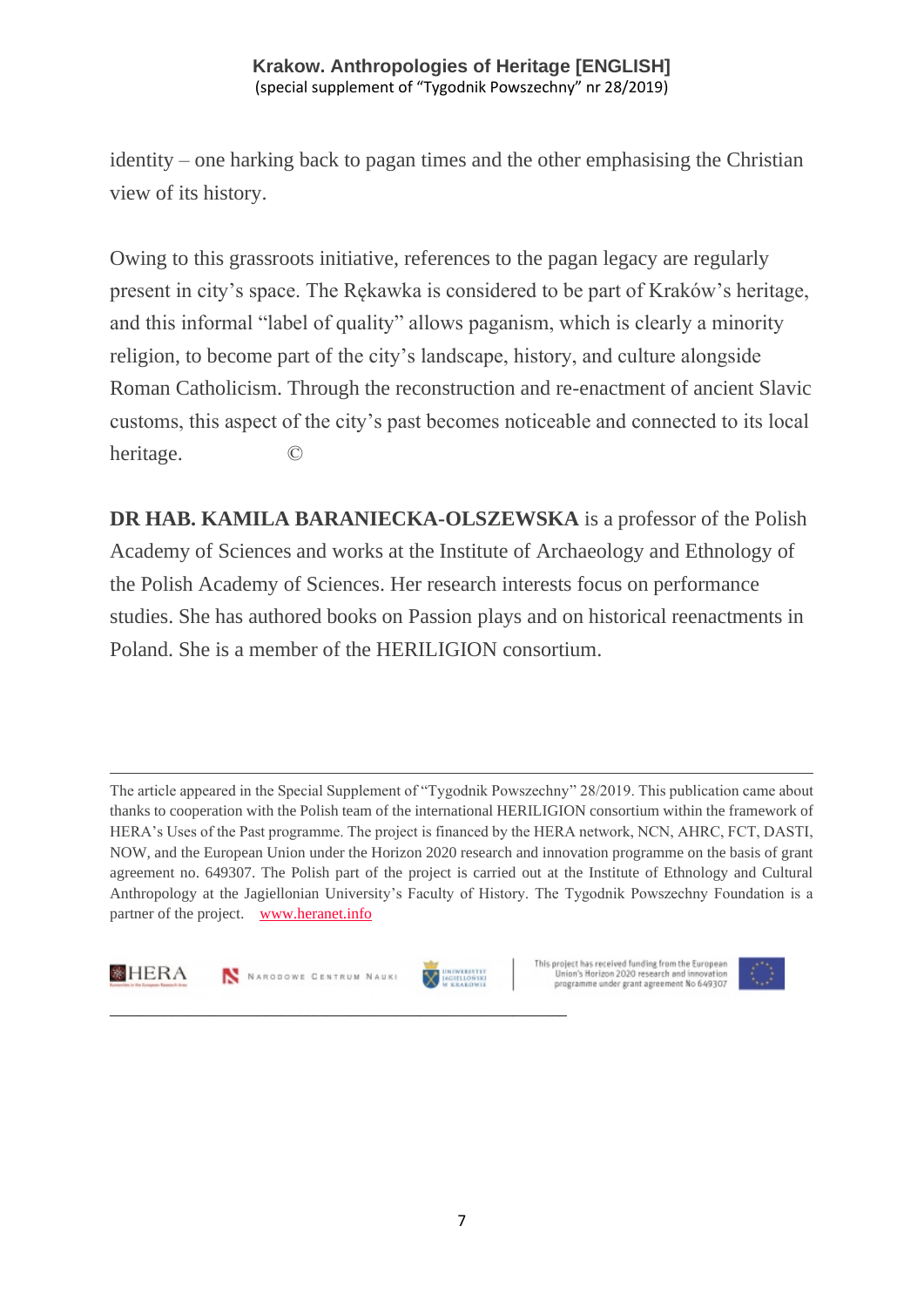

**Krakow. Anthropologies of Heritage [ENGLISH]**

Supplement to Tygodnik Powszechny 28/2019 EDITORS: Anna Niedźwiedź, Marcin Żyła PHOTO EDITING: Grażyna Makara TYPESETTING: Anna Prusiewicz / DoLasu PROOFREADING: Sylwia Frołow, Grzegorz Bogdał, Maciej Szklarczyk TRANSLATION: Jasper Tilbury COVER: view of the Market Square from the tower of St Mary's Church | PHOTO: Beata Zawrzel / Reporter

Kraków 2019, ISBN 978-83-65811-05-9

This special supplement of "Tygodnik Powszechny" was distributed in the Polish version between July 10 and July 16, 2019 together with printed as well as on-line versions ("Tygodnik Powszechny" nr 28/2019). Content is available via open-access websites:

Polish:

<https://www.tygodnikpowszechny.pl/krakow-antropologie-dziedzictwa-20201> English: <https://www.tygodnikpowszechny.pl/krakow-anthropologies-of-heritage-english-20340>

#### **CONTENTS:**

[KS. ADAM BONIECKI](https://www.tygodnikpowszechny.pl/autor/ks-adam-boniecki-52) **[Boniecki: My Map of Kraków](https://www.tygodnikpowszechny.pl/boniecki-my-map-of-krakow-159798)** <https://www.tygodnikpowszechny.pl/boniecki-my-map-of-krakow-159798>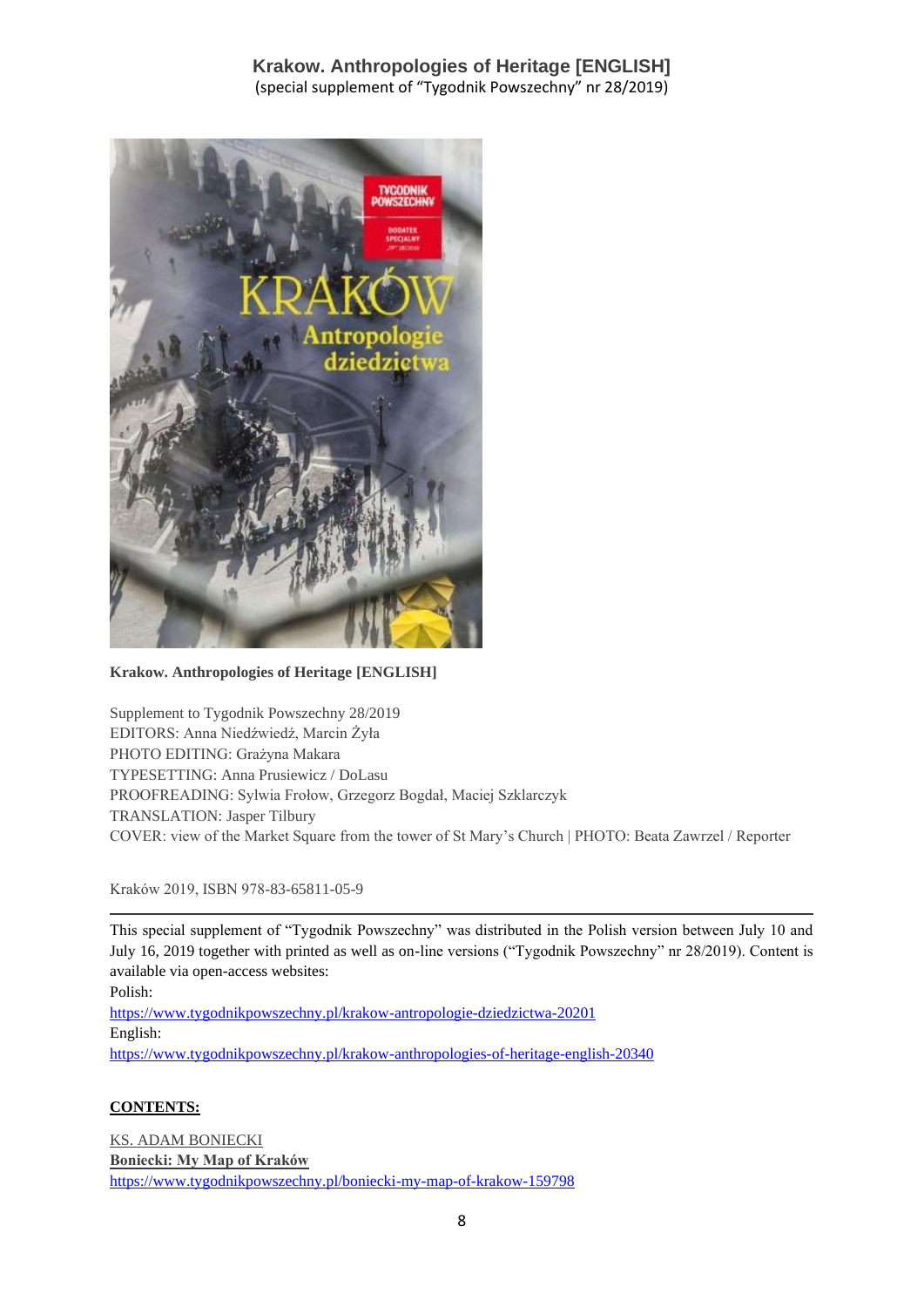[ANNA NIEDŹWIEDŹ](https://www.tygodnikpowszechny.pl/autor/anna-niedzwiedz-1163) **[Heritage Laboratory](https://www.tygodnikpowszechny.pl/heritage-laboratory-159801)** <https://www.tygodnikpowszechny.pl/heritage-laboratory-159801>

[ANNA NIEDŹWIEDŹ](https://www.tygodnikpowszechny.pl/autor/anna-niedzwiedz-1163) **[Mapping Meanings](https://www.tygodnikpowszechny.pl/mapping-meanings-159803)** <https://www.tygodnikpowszechny.pl/mapping-meanings-159803>

[ALICJA BACZYŃSKA-HRYHOROWICZ,](https://www.tygodnikpowszechny.pl/autor/alicja-baczynska-hryhorowicz-20191) [BARTOSZ ARKUSZEWSKI,](https://www.tygodnikpowszechny.pl/autor/bartosz-arkuszewski-20192) [ALICJA SOĆKO-MUCHA,](https://www.tygodnikpowszechny.pl/autor/alicja-socko-mucha-20193) [KAJA](https://www.tygodnikpowszechny.pl/autor/kaja-kajder-20194)  [KAJDER,](https://www.tygodnikpowszechny.pl/autor/kaja-kajder-20194) [ANNA NIEDŹWIEDŹ](https://www.tygodnikpowszechny.pl/autor/anna-niedzwiedz-1163) **[A Street Seen From the Other Side](https://www.tygodnikpowszechny.pl/a-street-seen-from-the-other-side-159817)** <https://www.tygodnikpowszechny.pl/a-street-seen-from-the-other-side-159817>

[MONIKA OCHĘDOWSKA](https://www.tygodnikpowszechny.pl/autor/monika-ochedowska-16005) **[Feet on the Aryan Side](https://www.tygodnikpowszechny.pl/feet-on-the-aryan-side-159816)** <https://www.tygodnikpowszechny.pl/feet-on-the-aryan-side-159816>

[MAGDALENA WADOWSKA,](https://www.tygodnikpowszechny.pl/autor/magdalena-wadowska-20195) [MICHAŁ KUŹMIŃSKI](https://www.tygodnikpowszechny.pl/autor/michal-kuzminski-109) **[Bells and carry-ons](https://www.tygodnikpowszechny.pl/bells-and-carry-ons-159807)** <https://www.tygodnikpowszechny.pl/bells-and-carry-ons-159807>

[KAZIMIERZ S. OŻÓG](https://www.tygodnikpowszechny.pl/autor/kazimierz-s-ozog-20196) **[Post-Glacial Landscape](https://www.tygodnikpowszechny.pl/post-glacial-landscape-159809)** <https://www.tygodnikpowszechny.pl/post-glacial-landscape-159809>

[KAMILA BARANIECKA-OLSZEWSKA](https://www.tygodnikpowszechny.pl/autor/kamila-baraniecka-olszewska-20197) **[Looking Back at Krakus](https://www.tygodnikpowszechny.pl/looking-back-at-krakus-159810)** <https://www.tygodnikpowszechny.pl/looking-back-at-krakus-159810>

[MARCIN ŻYŁA](https://www.tygodnikpowszechny.pl/autor/marcin-zyla-59) **[Kraków is Not Sarajevo](https://www.tygodnikpowszechny.pl/krakow-is-not-sarajevo-159811)** <https://www.tygodnikpowszechny.pl/krakow-is-not-sarajevo-159811>

[RENATA RADŁOWSKA,](https://www.tygodnikpowszechny.pl/autor/renata-radlowska-20199) [MONIKA GOLONKA-CZAJKOWSKA](https://www.tygodnikpowszechny.pl/autor/monika-golonka-czajkowska-20198) **[Ennobled Barbarians](https://www.tygodnikpowszechny.pl/ennobled-barbarians-159812)** <https://www.tygodnikpowszechny.pl/ennobled-barbarians-159812>

[DOMINIKA MATEJKO](https://www.tygodnikpowszechny.pl/autor/dominika-matejko-14096) **[Tinfoil in Your Blood](https://www.tygodnikpowszechny.pl/tinfoil-in-your-blood-159806)** <https://www.tygodnikpowszechny.pl/tinfoil-in-your-blood-159806>

[KRZYSZTOF STORY](https://www.tygodnikpowszechny.pl/autor/krzysztof-story-16205) **[The Third Bugle Call](https://www.tygodnikpowszechny.pl/the-third-bugle-call-159814)** <https://www.tygodnikpowszechny.pl/the-third-bugle-call-159814>

[PIOTR KOZANECKI](https://www.tygodnikpowszechny.pl/autor/piotr-kozanecki-14469) **[The City Starts to Breathe](https://www.tygodnikpowszechny.pl/the-city-starts-to-breathe-159800)** <https://www.tygodnikpowszechny.pl/the-city-starts-to-breathe-159800>